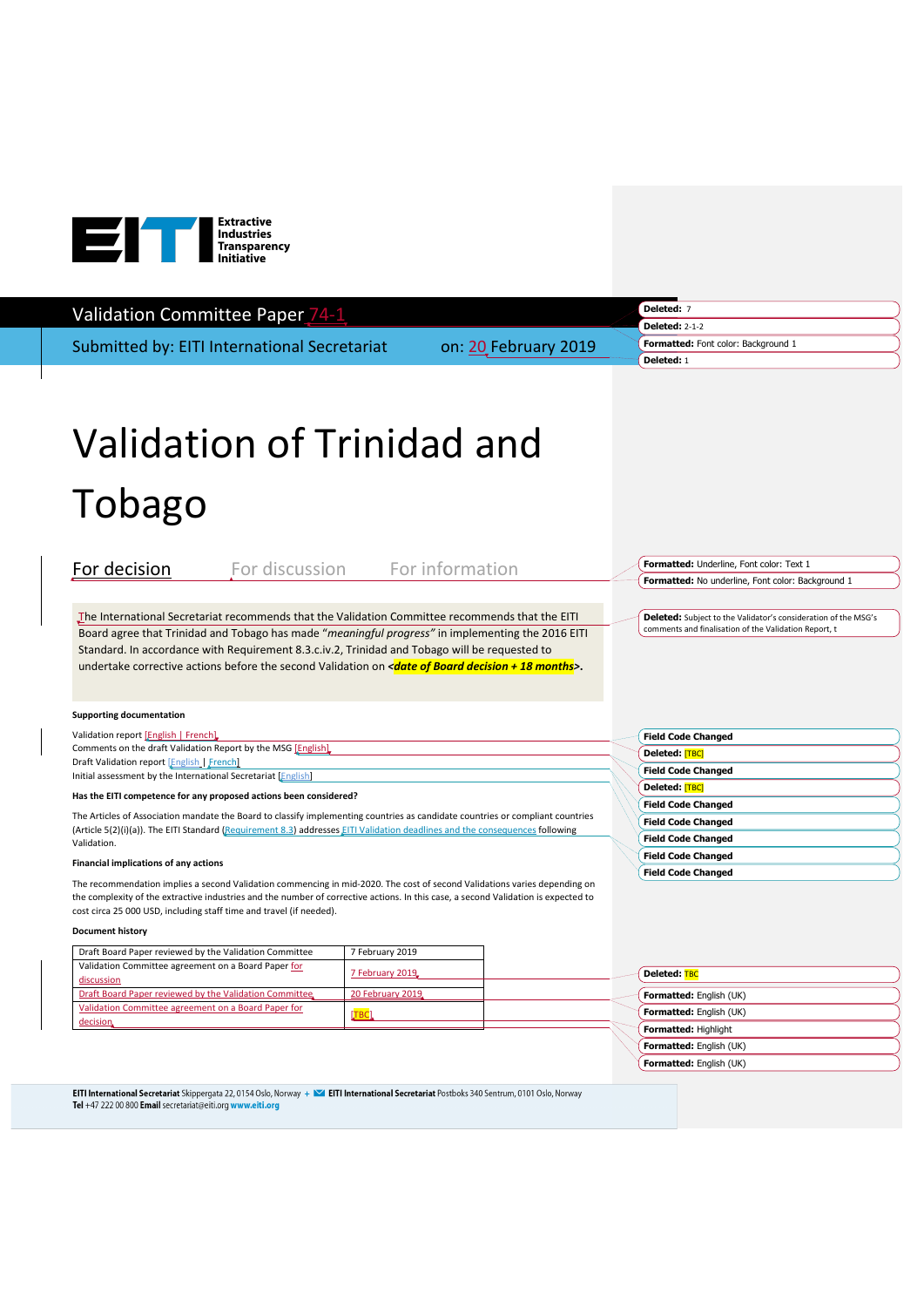**Deleted:** 2

# VALIDATION OF TRINIDAD AND TOBAGO

#### Table of Contents

**Proposed Board decision on the Validation of Trinidad and Tobago ................................................2**

**Background...............................................................................................................................................................3 Assessment card..** 

**Corrective actions.....** 

### Proposed Board decision on the Validation of Trinidad and Tobago

The Validation Committee recommends that the EITI Board takes the following decision:

*Following the conclusion of Trinidad and Tobago's Validation of 2018, the EITI Board concludes that Trinidad and Tobago has made meaningful progress overall in implementing the EITI Standard.*

*The Board congratulates Trinidad and Tobago on its efforts to improve transparency and accountability in the extractive industries by providing a trusted source of data to inform public debate. The Board welcomes the EITI's impact in establishing a mechanism for discussing revenue transparency, including identifying gaps in government systems. Trinidad and Tobago's EITI Reports have identified gaps in revenue collection, production and cost monitoring, cadastre information and other aspects of production-sharing contracts of significant public interest. The reports have made suggestions for improved governance and more efficient revenue collection from the extractive sector. Trinidad and Tobago has also shed light on issues such as environmental impact and has established a user-friendly online portal for communicating extractive industries data.*

*The Board nonetheless encourages further efforts to strengthen the multi-stakeholder oversight of EITI implementation, with a view to ensuring robust follow-up on EITI recommendations to translate transparency into accountability. Trinidad and Tobago has the opportunity to strengthen oversight of mining license management, ensure the public accessibility of beneficial ownership data in the extractives and enhancing public trust in official production and export data. The Board encourages Trinidad & Tobago to pursue its efforts towards systematic disclosures of EITI data to ensure timelier, cost-effective, EITI reporting and the longer-term sustainability of implementation. Adequate resources for EITI implementation will be key, including seeking opportunities for increased capacity building for stakeholders especially civil society.* 

*The Board has determined that Trinidad and Tobago will have 18 months, i.e. until <date of Board decision + 18 months>*, *before a second Validation to carry out corrective actions related to MSG governance (1.4), license allocations (2.2), license register(s) (2.3), export data (3.3), data comprehensiveness (4.1), sale of state's in-kind revenues (4.2), transportation revenues (4.4) and data reliability (4.9).* 

|            | <b>Field Code Changed</b>                           |
|------------|-----------------------------------------------------|
|            | Formatted: Check spelling and grammar               |
|            | Formatted: Check spelling and grammar               |
|            | <b>Field Code Changed</b>                           |
| Deleted: 2 |                                                     |
|            | Formatted: English (UK), Check spelling and grammar |
|            | <b>Field Code Changed</b>                           |
|            | Formatted: Check spelling and grammar               |
|            | Formatted: Check spelling and grammar               |
| Deleted: 3 |                                                     |
|            | Formatted: English (UK), Check spelling and grammar |
| Deleted: 4 |                                                     |
|            | <b>Field Code Changed</b>                           |
|            | Formatted: Check spelling and grammar               |
|            | Formatted: Check spelling and grammar               |
|            | Formatted: English (UK), Check spelling and grammar |
|            | <b>Field Code Changed</b>                           |
|            | Formatted: Check spelling and grammar               |
|            | Formatted: Check spelling and grammar               |
| Deleted: 5 |                                                     |
|            | Formatted: English (UK), Check spelling and grammar |
|            | Formatted: Check spelling and grammar               |
|            |                                                     |

**Deleted:** *production data (3.2),* 

the final Validation report, t

EITI International Secretariat Skippergata 22, 0154 Oslo, Norway + **124** EITI International Secretariat Postboks 340 Sentrum, 0101 Oslo, Norway Tel +47 222 00 800 Email secretariat@eiti.org www.eiti.org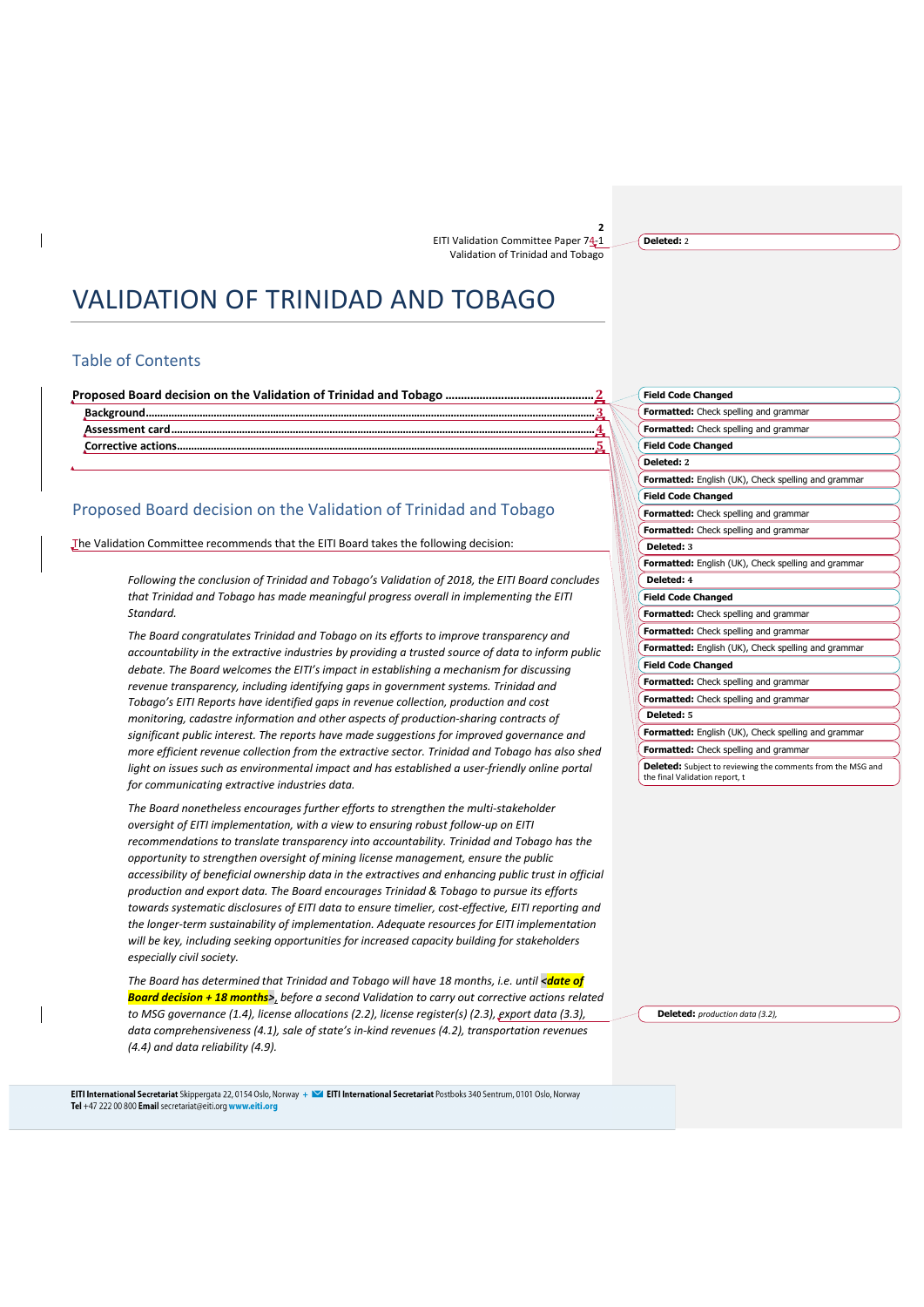*Failure to achieve meaningful progress with considerable improvements across several individual requirements in the second Validation will result in suspension in accordance with the EITI Standard. In accordance with the EITI Standard, Trinidad and Tobago may request an extension of this timeframe, or request that Validation commences earlier than scheduled.*

*The Board's decision followed a Validation that commenced on 1 September 2018. In accordance with the 2016 EITI Standard, an initial assessment was undertaken by the International Secretariat. The findings were reviewed by an Independent Validator, who submitted a draft Validation report to the multi-stakeholder group for comment. The multistakeholder group's comments on the report were taken into consideration by the Independent Validator in finalising the report, who also responded to the multi-stakeholder group's comments. The final decision was taken by the EITI Board.*

#### **Background**

…

The Government of Trinidad and Tobago publicly announced Trinidad and Tobago's intention to become an EITI Candidate country in 2010 and was accepted as an EITI Candidate in March 2011. On 2016, the Board agreed that Trinidad and Tobago's Validation under the 2016 EITI Standard will commence on 1 September 2018. The Validation process commenced on 1 September 2018. In accordance with the Validation procedures, an initial assessment [English] was prepared by the International Secretariat and a draft Validation report was prepared by the Independent Validator [English | French]. Comments from the MSG [English] were received on 11 February 2019. The Independent Validator reviewed the comments and responded to the MSG, before finalising the Validation report [English | French].

The Validation Committee reviewed the case on 7 February and 27 February 2019. Based on the findings above, the Validation Committee agreed to recommend the assessment card and corrective actions outlined below.

The Committee agreed to recommend an overall assessment of "meaningful progress" in implementing the 2016 EITI Standard. Requirement 8.3.c. of the EITI Standard states that:

ii. Overall assessments. Pursuant to the Validation Process, the EITI Board will make an assessment of overall compliance with all requirements in the EITI Standard.

iii. Meaningful progress. The country will be considered an EITI candidate and requested to undertake corrective actions until second validation.

The Validation Committee agreed to recommend a period of 18 months to undertake corrective actions. This recommendation takes into account that the challenges identified are significant and seeks to align the Validation deadline with the timetable for Trinidad and Tobago's 2017 EITI Report.

EITI International Secretariat Skippergata 22, 0154 Oslo, Norway + **124** EITI International Secretariat Postboks 340 Sentrum, 0101 Oslo, Norway Tel +47 222 00 800 Email secretariat@eiti.org www.eiti.org

#### **Formatted:** English (UK) **Field Code Changed Field Code Changed Field Code Changed Field Code Changed Deleted:** The initial assessment was shared with the MSG for its feedback and comments are expected by 13 February. The Independent Validator will review the comments and respond to the MSG, before finalising the Validation report.

**Deleted:** 2019

**Deleted:** [TBC]

**Formatted:** English (UK) **Formatted:** English (UK)

**Deleted:** 2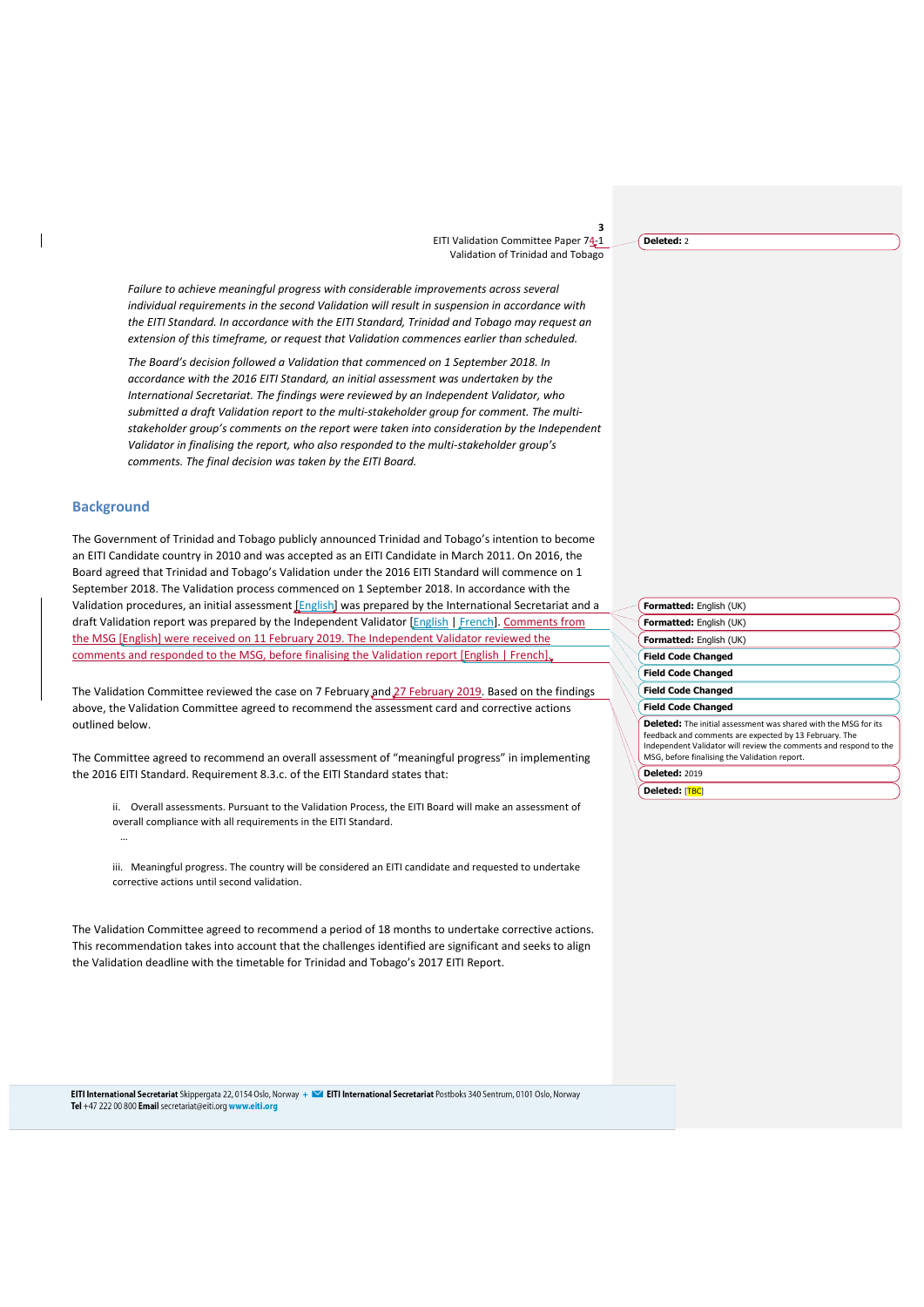**Deleted:** 2

#### **Assessment card**

The Validation Committee recommends the following assessment:

| <b>EITI Requirements</b>       |                                              |             |           | <b>LEVEL OF PROGRESS</b> |              |        |  |  |  |
|--------------------------------|----------------------------------------------|-------------|-----------|--------------------------|--------------|--------|--|--|--|
|                                |                                              |             |           |                          |              |        |  |  |  |
|                                |                                              | No progress | nadequate | Meaningful               | Satisfactory |        |  |  |  |
|                                |                                              |             |           |                          |              | Beyond |  |  |  |
|                                |                                              |             |           |                          |              |        |  |  |  |
| <b>Categories</b>              | <b>Requirements</b>                          |             |           |                          |              |        |  |  |  |
| <b>MSG</b> oversight           | Government engagement (#1.1)                 |             |           |                          |              |        |  |  |  |
|                                | Industry engagement (#1.2)                   |             |           |                          |              |        |  |  |  |
|                                | Civil society engagement (#1.3)              |             |           |                          |              |        |  |  |  |
|                                | MSG governance (#1.4)                        |             |           |                          |              |        |  |  |  |
|                                | Work plan (#1.5)                             |             |           |                          |              |        |  |  |  |
|                                | Legal framework (#2.1)                       |             |           |                          |              |        |  |  |  |
|                                | License allocations (#2.2)                   |             |           |                          |              |        |  |  |  |
| Licenses and contracts         | License register (#2.3)                      |             |           |                          |              |        |  |  |  |
|                                | Policy on contract disclosure (#2.4)         |             |           |                          |              |        |  |  |  |
|                                | Beneficial ownership (#2.5)                  |             |           |                          |              |        |  |  |  |
|                                | State participation (#2.6)                   |             |           |                          |              |        |  |  |  |
|                                | Exploration data (#3.1)                      |             |           |                          |              |        |  |  |  |
| <b>Monitoring production</b>   | Production data (#3.2)                       |             |           |                          |              |        |  |  |  |
|                                | Export data (#3.3)                           |             |           |                          |              |        |  |  |  |
|                                | Comprehensiveness (#4.1)                     |             |           |                          |              |        |  |  |  |
|                                | In-kind revenues (#4.2)                      |             |           |                          |              |        |  |  |  |
|                                | Barter agreements (#4.3)                     |             |           |                          |              |        |  |  |  |
|                                | Transportation revenues (#4.4)               |             |           |                          |              |        |  |  |  |
| <b>Revenue collection</b>      | SOE transactions (#4.5)                      |             |           |                          |              |        |  |  |  |
|                                | Direct Subnational Payments (#4.6)           |             |           |                          |              |        |  |  |  |
|                                | Disaggregation (#4.7)                        |             |           |                          |              |        |  |  |  |
|                                | Data timeliness (#4.8)                       |             |           |                          |              |        |  |  |  |
|                                | Data quality (#4.9)                          |             |           |                          |              |        |  |  |  |
| <b>Revenue allocation</b>      | Distribution of revenues (#5.1)              |             |           |                          |              |        |  |  |  |
|                                | Subnational Transfers (#5.2)                 |             |           |                          |              |        |  |  |  |
|                                | Revenue management and expenditures (#5.3)   |             |           |                          |              |        |  |  |  |
| Socio-economic<br>contribution | Mandatory Social Expenditures (#6.1)         |             |           |                          |              |        |  |  |  |
|                                | SOE Quasi Fiscal Expenditures (#6.2)         |             |           |                          |              |        |  |  |  |
|                                | Economic contribution (#6.3)                 |             |           |                          |              |        |  |  |  |
| <b>Outcomes and impact</b>     | Public debate (#7.1)                         |             |           |                          |              |        |  |  |  |
|                                | Data accessibility (#7.2)                    |             |           |                          |              |        |  |  |  |
|                                | Follow up on recommendations (#7.3)          |             |           |                          |              |        |  |  |  |
|                                | Outcomes and impact of implementation (#7.4) |             |           |                          |              |        |  |  |  |

EITI International Secretariat Skippergata 22, 0154 Oslo, Norway + ■ EITI International Secretariat Postboks 340 Sentrum, 0101 Oslo, Norway<br>Tel +47 222 00 800 Email secretariat@eiti.org www.eiti.org

 $\overline{\phantom{a}}$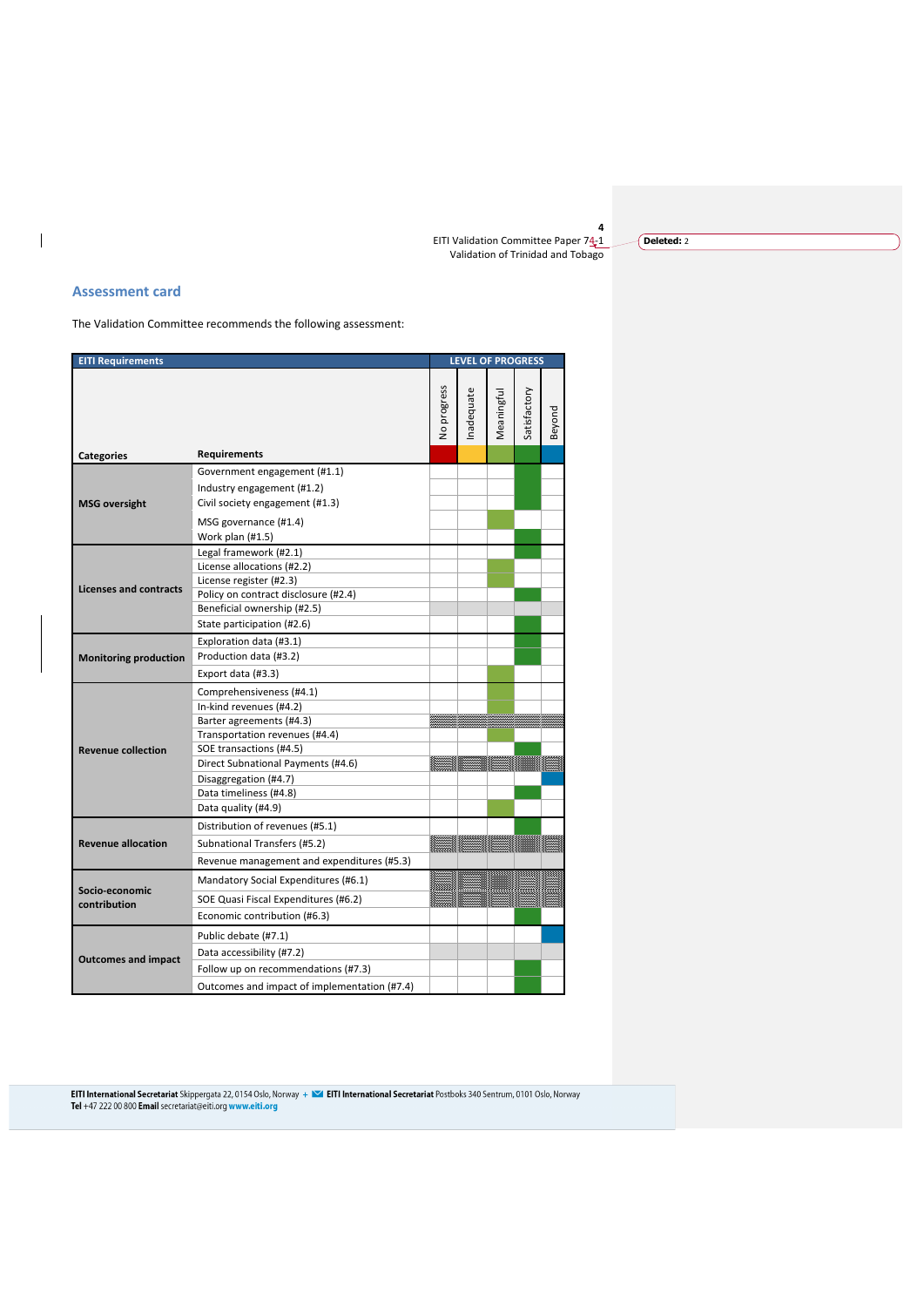**Deleted:** 2

#### *Legend to the assessment card*

| No progress. All or nearly all aspects of the requirement remain outstanding and<br>the broader objective of the requirement is not fulfilled.               |
|--------------------------------------------------------------------------------------------------------------------------------------------------------------|
| Inadequate progress. Significant aspects of the requirement have not been<br>implemented and the broader objective of the requirement is far from fulfilled. |
| Meaningful progress. Significant aspects of the requirement have been<br>implemented and the broader objective of the requirement is being fulfilled.        |
| Satisfactory progress. All aspects of the requirement have been implemented a<br>the broader objective of the requirement has been fulfilled.                |
| Beyond. The country has gone beyond the requirements.                                                                                                        |
| This requirement is only encouraged or recommended and should not be taken i<br>account in assessing compliance.                                             |

The MSG has demonstrated that this requirement is not applicable in the countr

#### **Corrective actions**

The EITI Board agreed the following corrective actions to be undertaken by Trinidad and Tobago. Progress in addressing these corrective actions will be assessed in a second Validation commencing on **<date of Board decision + 18 months>**:

- 1. In accordance with Requirement 1.4.a.ii and considering that the MSGSC agreed rules on August 2018 that allow CSOs to nominate their own representatives to the MSG, it is required that the CSO constituency conduct a process to nominate representatives to the MSG that is open and transparent. Other constituencies are encouraged to conduct a similar process.
- 2. In accordance with Requirement 2.2.a, Trinidad & Tobago is required to disclose the requisite information of the oil and gas licenses transferred in the fiscal year covered. This includes: description of the process of transferring the license, technical and financial criteria used, information of the recipient (s) of the license transferred, and any non-trivial deviations from the applicable legal and regulatory framework. For the mining sector, Trinidad and Tobago is required to disclose the above information about mining licenses awarded or transferred to material companies in the period covered by the EITI Report.
- 3. In accordance with Requirement 2.3.b, the government is required to maintain a publicly available register or cadastre system with the information listed in this requirement for both oil and gas and mining licenses. If the required information is made publicly available through the EITI Report, Trinidad & Tobago must ensure that the information is comprehensive. If any significant legal or practical barriers prevent the disclosure of information regarding licenses pertaining to non-material companies, these should be documented and explained in the EITI Report, including an account of government plans for seeking to overcome them.
- 4. In accordance with Requirement 3.3, Trinidad & Tobago is required to publish in future reporting, in addition to the volumes, the value of exports by commodity, and, when relevant, by region of origin. It should also state clearly when minerals have not been exported. TTEITI should include in future reports a clear explanation of the methodology followed to calculate export volumes and values.

**Deleted:** <#>In accordance with Requirement 3.2., Trinidad & Tobago is required to include in future reporting the value of the production of each mineral. TTEITI is encouraged to discuss with the government whether there has been progress in improving<br>the monitoring of both oil and gas and mining production.

EITI International Secretariat Skippergata 22,0154 Oslo, Norway + <a>EITI International Secretariat Postboks 340 Sentrum, 0101 Oslo, Norway Tel +47 222 00 800 Email secretariat@eiti.org www.eiti.org